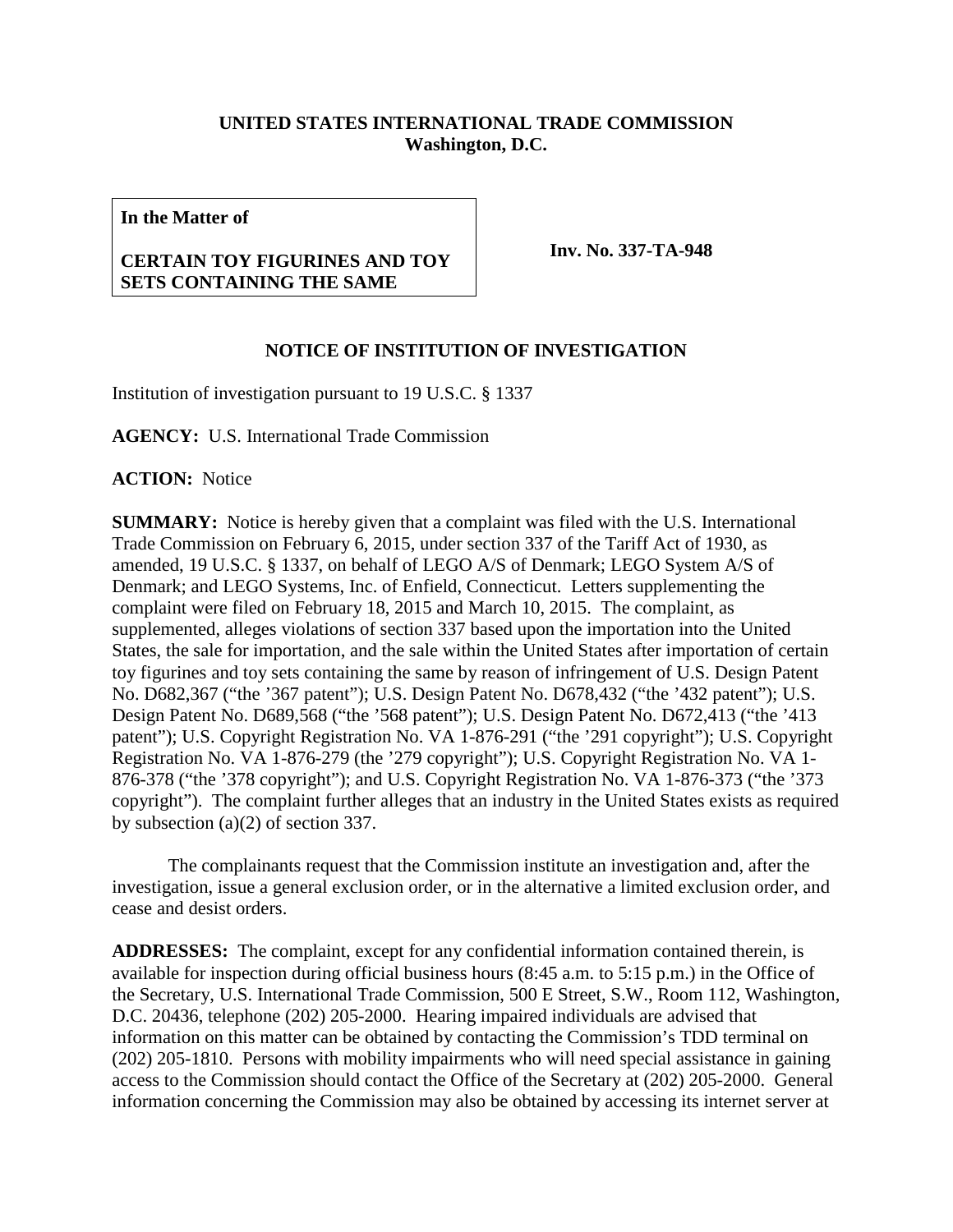[http://www.usitc.gov.](http://www.usitc.gov/) The public record for this investigation may be viewed on the Commission's electronic docket (EDIS) at [http://edis.usitc.gov.](http://edis.usitc.gov/)

**FOR FURTHER INFORMATION CONTACT:** The Office of Unfair Import Investigations, U.S. International Trade Commission, telephone (202) 205-2560.

**AUTHORITY:** The authority for institution of this investigation is contained in section 337 of the Tariff Act of 1930, as amended, and in section 210.10 of the Commission's Rules of Practice and Procedure, 19 C.F.R. § 210.10 (2014).

**SCOPE OF INVESTIGATION:** Having considered the complaint, the U.S. International Trade Commission, on March 10, 2015, **ORDERED THAT** –

(1) Pursuant to subsection (b) of section 337 of the Tariff Act of 1930, as amended, an investigation be instituted to determine whether there is a violation of subsection  $(a)(1)(B)$  of section 337 in the importation into the United States, the sale for importation, or the sale within the United States after importation of certain toy figurines and toy sets containing the same by reason of infringement of one or more of the claim of the '367 patent; the claim of the '432 patent; the claim of the '568 patent; the claim of the '413 patent; the '291 copyright; the '279 copyright; the '378 copyright; and the '373 copyright, and whether an industry in the United States exists as required by subsection (a)(2) of section 337;

(2) For the purpose of the investigation so instituted, the following are hereby named as parties upon which this notice of investigation shall be served:

(a) The complainants are:

LEGO A/S Aastvej 1 DK-7190 Billund, Denmark

LEGO System A/S Aastvej 1 DK-7190 Billund, Denmark

LEGO Systems, Inc. 555 Taylor Road Enfield, CT 06082

(b) The respondents are the following entities alleged to be in violation of section 337, and are the parties upon which the complaint is to be served: